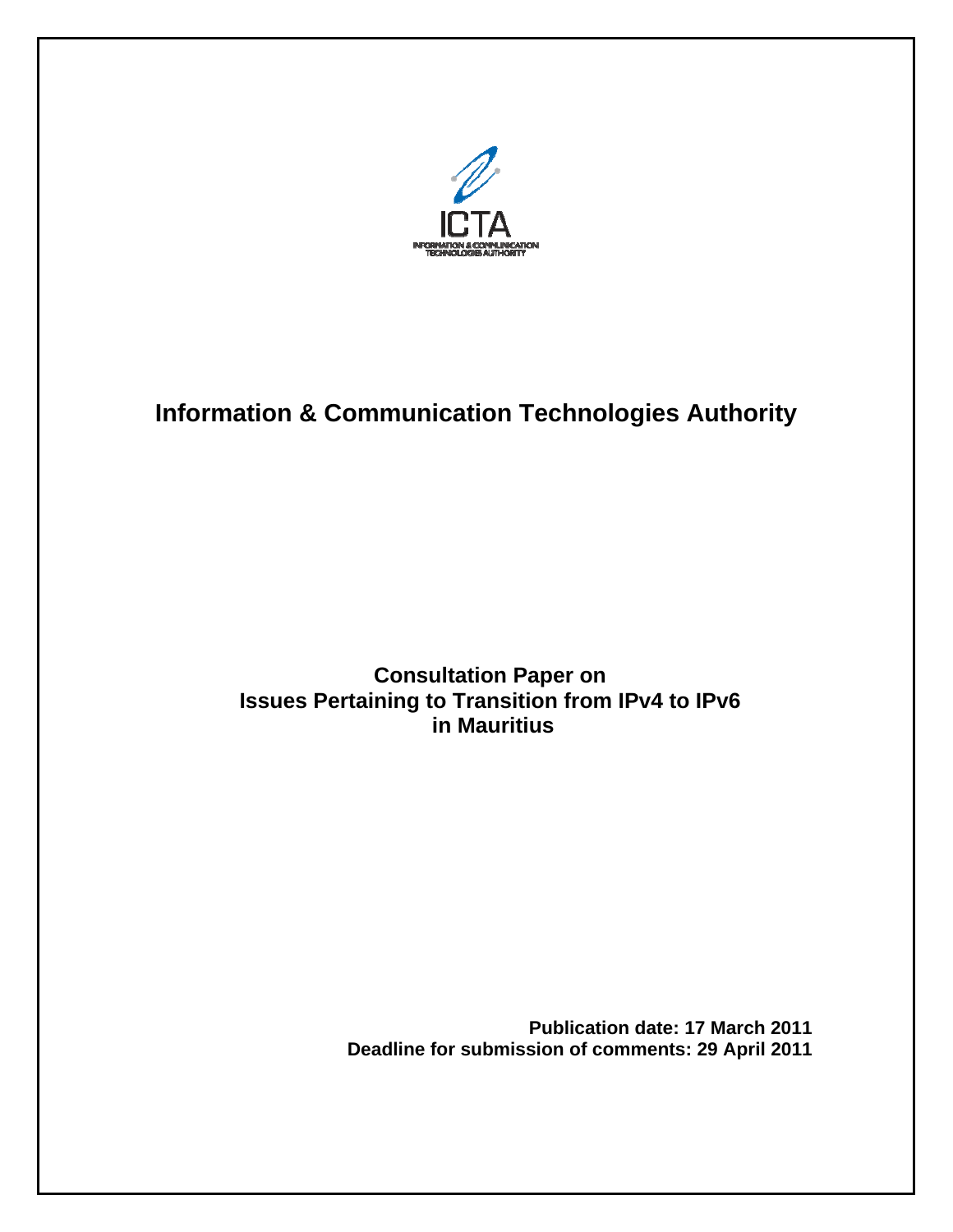# **Table of contents**

| Summary of questions being released for public consultation14 |
|---------------------------------------------------------------|
|                                                               |
|                                                               |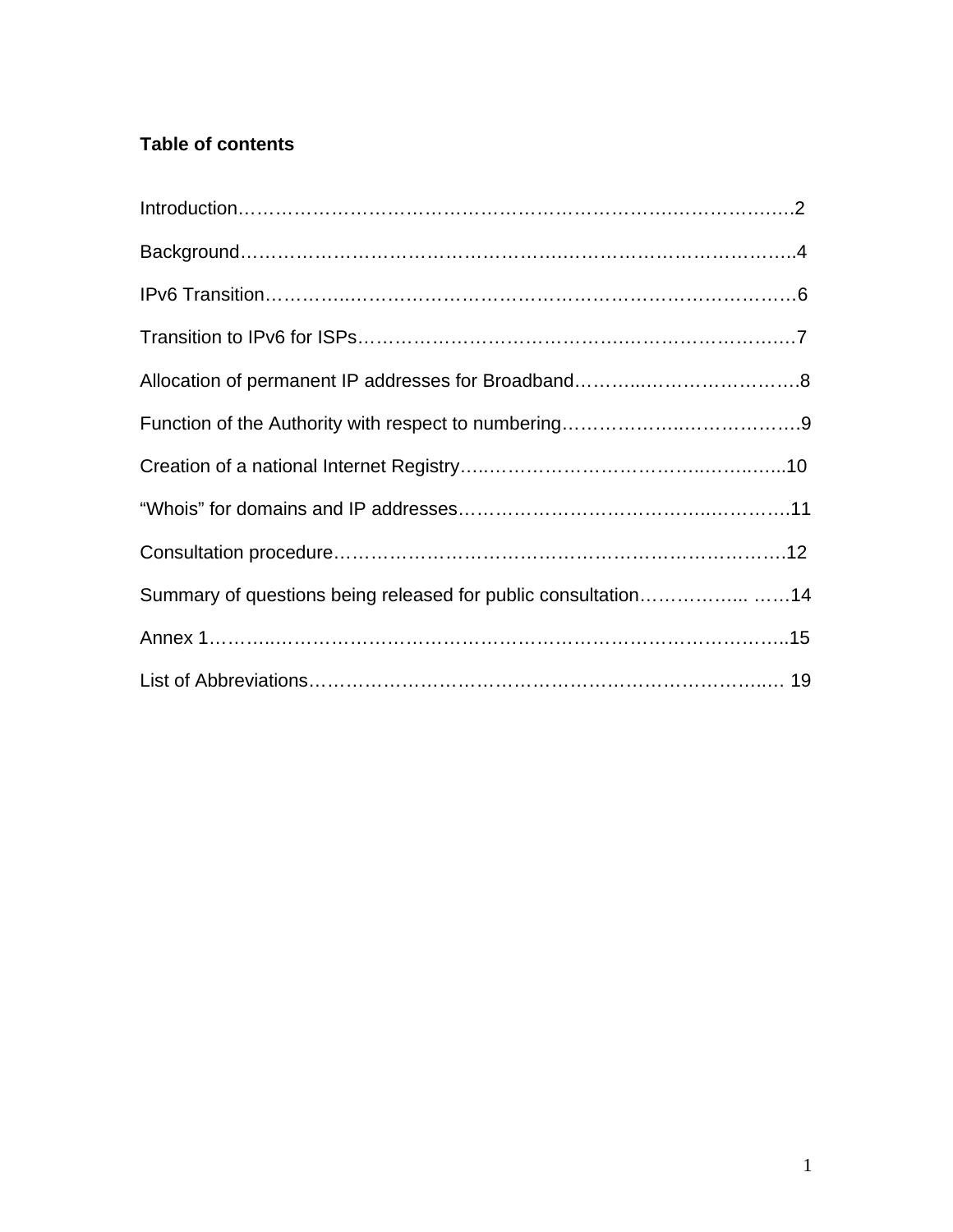#### 1. Introduction

One common element of the Internet architecture is the "Internet Protocol" (IP). The current version, IPv4, is now fully depleted. On  $3<sup>rd</sup>$  February 2011, the IANA allocated the final five /8 blocks of IPv4 address space (that is,  $5 \cdot$ 16,777,216 individual IP addresses) to the five Regional Internet Registries (RIRs).

All Internet stakeholders must now take definitive action to deploy IPv6 being given that the available IPv4 address space is slipping away. The adoption of IPv6 is now of paramount importance, since it will allow the Internet to continue its amazing growth and foster global innovation, after all the future of the Internet is ours to choose. IPv6 has the capacity to expand the available address space on the Internet enormously, using 128 bits instead of the 32 bits of IPv4 as well as having the capability to provide better QoS.

In addition IPv6 is designed to promote higher flexibility, better functionality and enhanced security & mobility support. Because of these advantages, the service providers generally should be inclined to migrate to this newer version of Internet technology. .

Moreover, after years of promoting IPv6 equipment, vendors have also started to produce hardware which can handle "Native IPv6" routing. Cisco/Linksys, NetGear, Belkin, and others are finally stepping up to meet the needs of consumers. Mobile phone vendors and applications providers for iPhones, Androids, and Windows are being forced to produce IPv6-ready products. The tools are finally starting to become available.

Internet providers in Asia, Europe, and the Americas are finally putting IPv6 capability into their networks, and the topic is no longer responded to with indifference by network operators and administrators.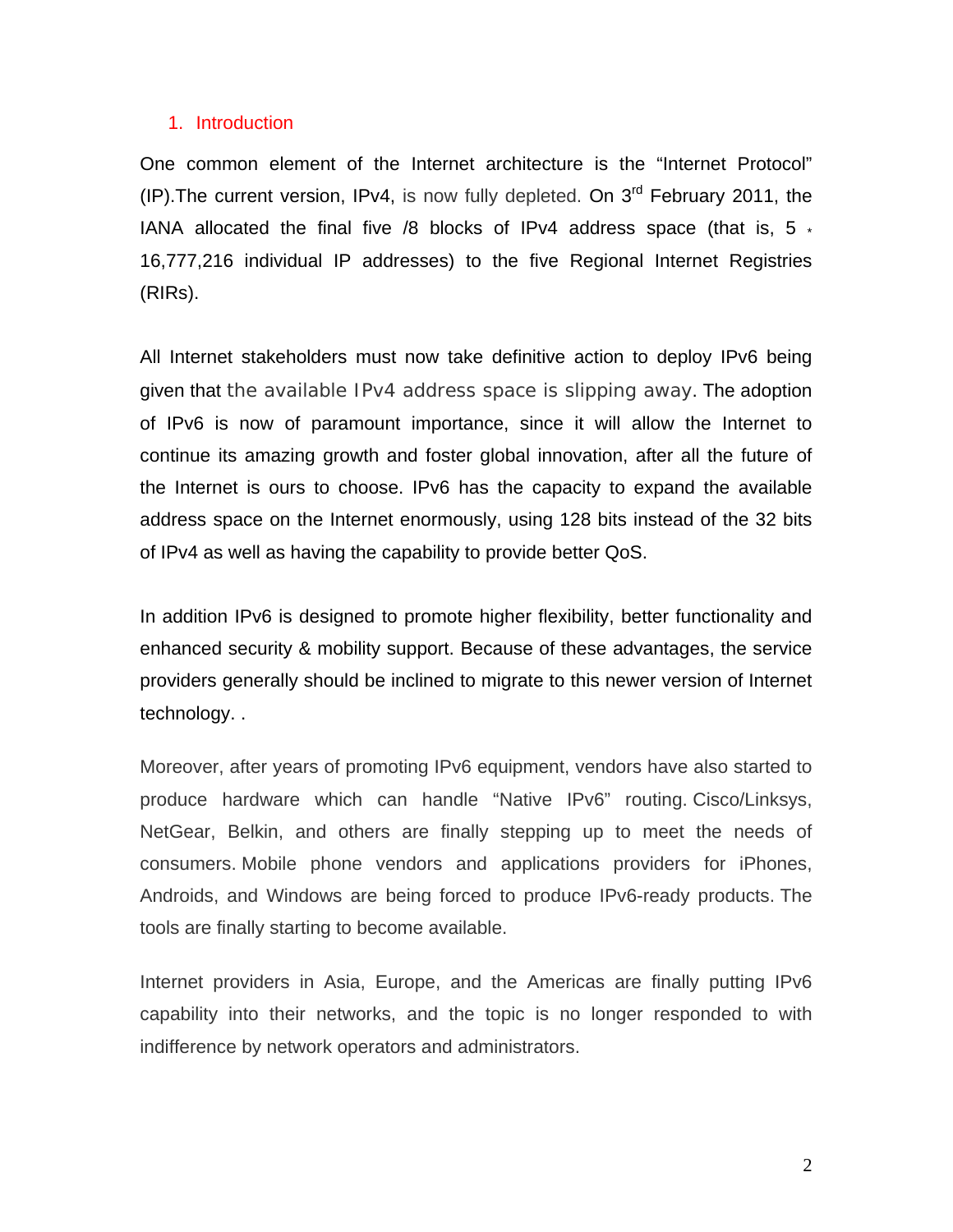If we have to raise the question as a consumer or corporate user on what will happen should we not consider the need to implement IPv6 in our operating environment, then we may reach that point where by not having access to IPv6 will put everyone of us in a competitive, social, or professional risk position. At what point, if our Internet-connected world is not IPv6-connected, will we be denied access to our community? And, what are we going to do about it?

In fact, Facebook, Google and Yahoo are joining with major content delivery networks Akamai and Limelight Networks – along with the Internet Society – for the first global-scale trial of the new Internet Protocol, IPv6. On June 8, 2011, to be known as ['World IPv6 Day'](http://www.internetsociety.org/worldipv6day) participants around the world will enable IPv6 on their main services for 24 hours.

IPv6, the successor to the protocol currently used on the Internet, was developed more than ten years ago, but it's still not been deployment on a global scale (there are a few IPv6 enabled sites out there now, however). "By providing an opportunity for the Internet industry to collaborate to test IPv6 readiness we expect to lay the groundwork for large-scale IPv6 adoption and help make IPv6 ready for prime time," explained Leslie Daigle, the Internet Society's Chief Internet Technology officer.

Bearing in mind that the ICTA's focus in Internet regulation is to encourage the development of a competitive and dynamic environment in a light-handed manner with the minimum barriers to development and deployment of Internet services, we set out the objective of this paper as follows:-

- 1) to invite comments from the general public, amongst others;
- 2) to assess our readiness in Mauritius as well as the need for any regulatory intervention, and the extent to which it should be in the transition from IPv4 to IPv6.;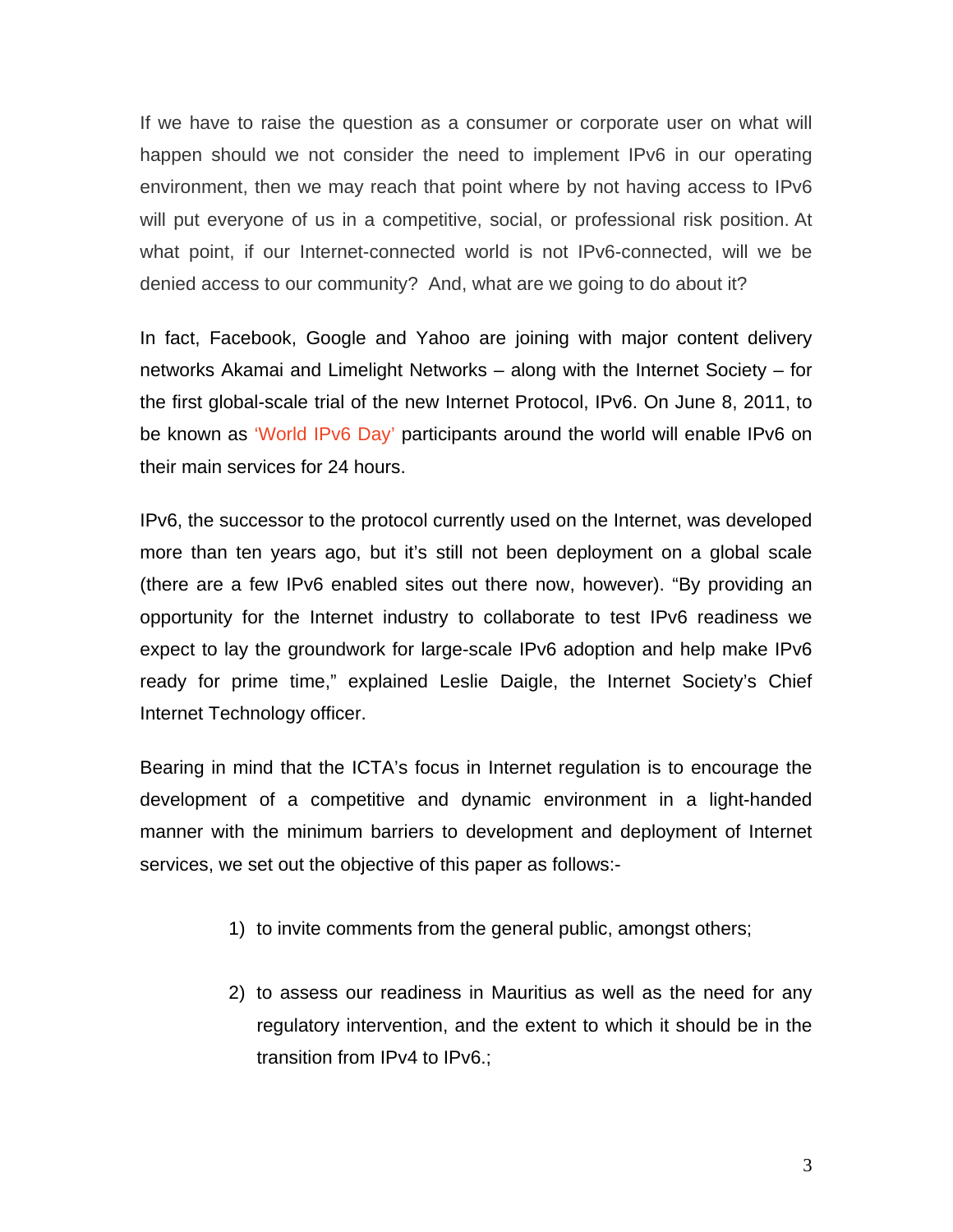- 3) to assess the need for the setting up a neutral agency to manage IP addresses within Mauritius.
- 4) to take stock from the local ISPs on the status of the uptake of IPv6 in Mauritius; and.
- 5) to assess, subject to 4) above the need for any enabling policy initiatives

# 2. Background

IPv4 is today the most widespread version of the Internet Protocol. This is the protocol used across the Internet for all kind of communications, and any device wishing to connect to the Internet needs to have an IP address.

The global Internet address space offers hosts unique addresses within its defined space. For IPv4, there are  $2^{32} = 4,294,967,296$  possibilities. This is the theoretical maximum, but in reality it is impossible to efficiently use all the possible addresses. It is also clear that even if we could use all of the addresses, they are insufficient to connect all the possible devices (and consequently people) that will soon require addresses.

The Internet Assigned Numbers Authority (IANA) is the organisation responsible for the allocation of addresses to the Regional Internet Registries (RIRs), which it does in /8 blocks or 16,777,216 individual addresses blocks. Each RIR serves a different region, and the RIRs, in turn, distribute addresses to each of the five regions: Africa (AFRINIC), Asia Pacific (APNIC), North America (ARIN), Latin America and the Caribbean (LACNIC), and Europe and the Middle East (RIPE NCC). Each of the five RIRs have signed a MoU to become part of the Number Resource Organization (NRO). The purpose of the NRO is to undertake joint activities of the RIRs, including joint technical projects, liaison activities and IPv4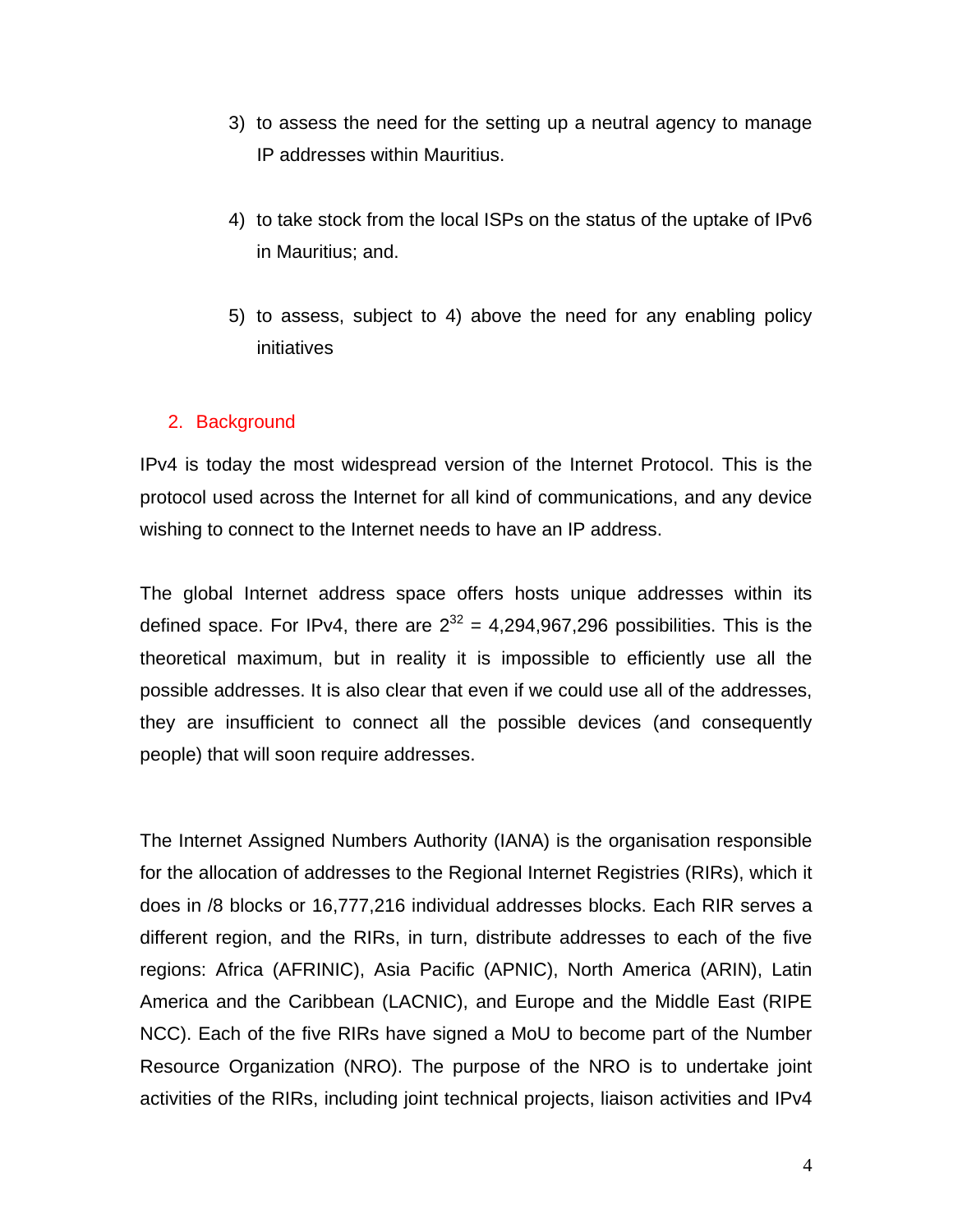address allocation policies co-ordination but still with these measures there is relative certainty that the little "guy" such as Mauritius is not going to be in a very strong position when those last blocks of addresses are issued.

Short-term workaround solutions were developed to slow the rate of IPv4 address depletion until the work on IPv6 (Next Generation Internet Protocol) could be completed. One short-term solution was Network Address Translation (NAT). NAT resides between the Internet and a group of hosts on a server, firewall, or router. Through a manipulation of port numbers, NAT allows a large number of hosts to share a single unique IPv4 address. However, NAT was never intended as a long-term solution as it creates a number of problems in modern networks. Most significantly, NAT affects a key benefit of the Internet as a network of 'Always-on, Equally-connected' peers. Peer-to-Peer capability provides a powerful tool, empowering users to become active contributors to the Internet, rather than just users. Peer-to-Peer systems assume that a user can find and connect to another user anytime, but if a user is hidden behind a NAT device this assumption may not always be valid.

Another method, Classless Inter-Domain Routing (CIDR), sometimes known as Supernetting is a way to allocate and specify the Internet addresses used in inter-domain routing more flexibly than the original system of IP address classes. As a result, the increased number of Internet addresses becomes available. CIDR is the routing system used by virtually all gateway hosts on the Internet's backbone network. However, CIDR is also supposed to have its associated problems, as it does not guarantee an efficient and scalable hierarchy.

The methodologies like NAT and CIDR were utilised to overcome the shortage of IP addresses. However, these were supposed to be only short-term remedy to IP address shortage. The long-term solution to the IP address depletion problem was to create a new version of IP with an expanded address space. Originally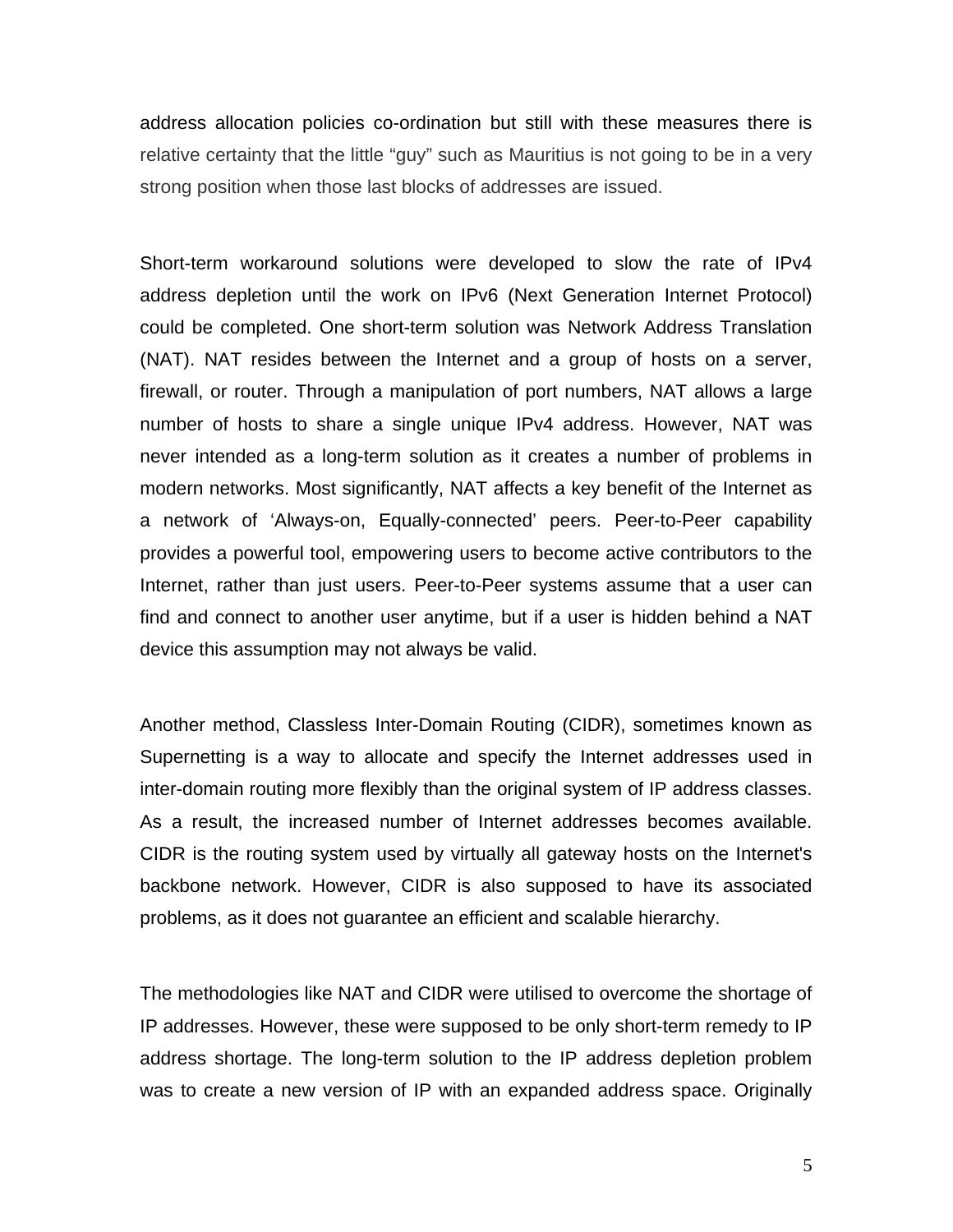called IPng for IP next generation, this proposed version eventually became to be known as IPv6. It makes use of 128 bits in place of 32 bits used in IPv4 and therefore provides enormous addressing capabilities.

Discussions are popping up all over the Internet on how we can step back and find more efficient ways to use the existing IPv4 address space, squeezing more time out of it through global cooperation, emergence of trading and markets for the buying and selling of IPv4 addresses, and even more creative use of network address translation. We believe that we could have spent the same amount of energy to deploy IPv6 in our networks.

#### 3. IPv6 Transition

IPv6 is a new version of the data networking protocol on which the Internet is based. The IETF developed the basic specifications during the 1990s. The primary motivation for the design and deployment of IPv6 was to expand the available addressing space of the Internet, thereby enabling billions of new devices (PDAs, cellular phones, appliances, cars, etc.), new users and 'alwayson' technologies (xDSL, cable, Ethernet-to-the-home, fiber-to-the-home, Power Line Communications, etc.).

IPv6 has a 128-bit address space that can uniquely address  $2^{128}$  network interfaces. So the new address space supports  $2^{128}$  (approximately 340 undecillion or 340,282,366,920,938,000,000, 000,000,000,000,000,000) address spaces. This expansion allows for many more devices and users on the Internet as well as extra flexibility in allocating addresses and efficiency for routing traffic.

IPv6 has been designed with the principle of being able to coexist with IPv4 for a long period of time, avoiding breaking IPv4 networks and allowing all the existing services and applications to keep working without any disruption. At the same time, the way this coexistence works should allow a smooth transition from IPv4 to IPv6. In short, the basis of this coexistence and transition is having both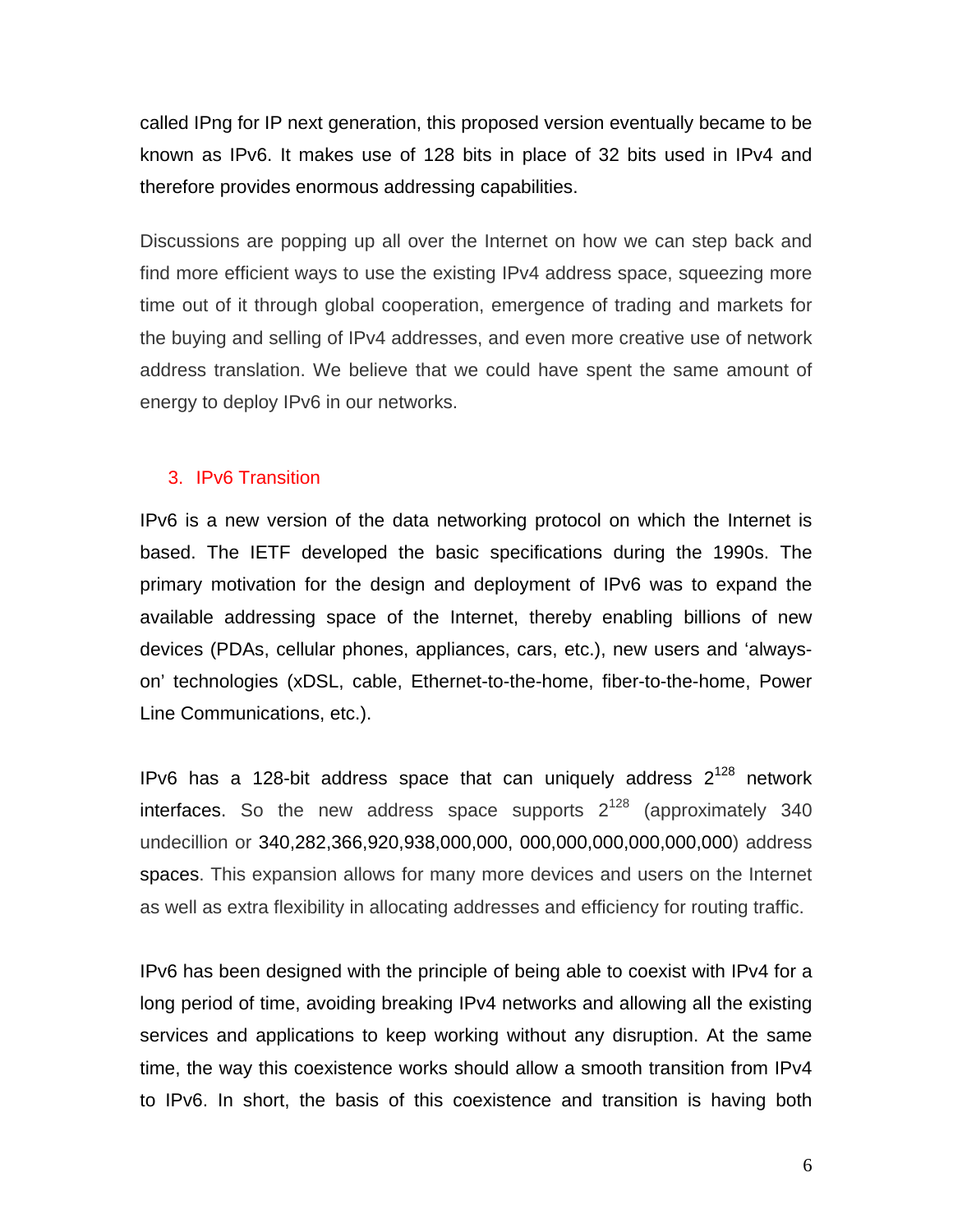protocols in the hosts at the same time (this is called dual-stack), and allowing the operating systems and/or applications to choose which protocol they use for each communication.

It is also observed from International practices that IPv6 migration is not forced on the existing ISPs through a mandate but its deployment is facilitated by the Governments by setting up IPv6 test-beds, backbones and also conducting training & awareness programmes.

**In this consultation paper, public views are sought as to whether the regulator should adopt a technology-neutral, light-handed approach or should it mandate ISPs for an IPv6 migration plan.** 

# 4. Transition to IPv6 for ISPs

For making a transition from IPv4 to IPv6, ISPs have to upgrade their networks, provide training to their system administrators and related staff and also have to conduct trial on their network before commercially deploying IPv6. This may involve certain amount of capital and operational cost. Presently ISPs in different countries are reluctant to invest in transition to IPv6 as they are not finding any compelling business case and feel that deploying a dual stack IPv4-IPv6 infrastructure, which is required for smooth transition and coexistence of IPv4 & IPv6, will increase the costs initially till IPv6 based operation becomes streamlined and financially viable. One major objective of this consultation paper is to get a clear indication of the status of the transition process of the Mauritian ISPs.

**A survey questionnaire to be filled in by the ISPs has been designed (see Annex 1). The outcome of this survey will give a better idea if there is a need to establish a body to address various issues related to transition to IPv6 and help ISPs in this migration process.**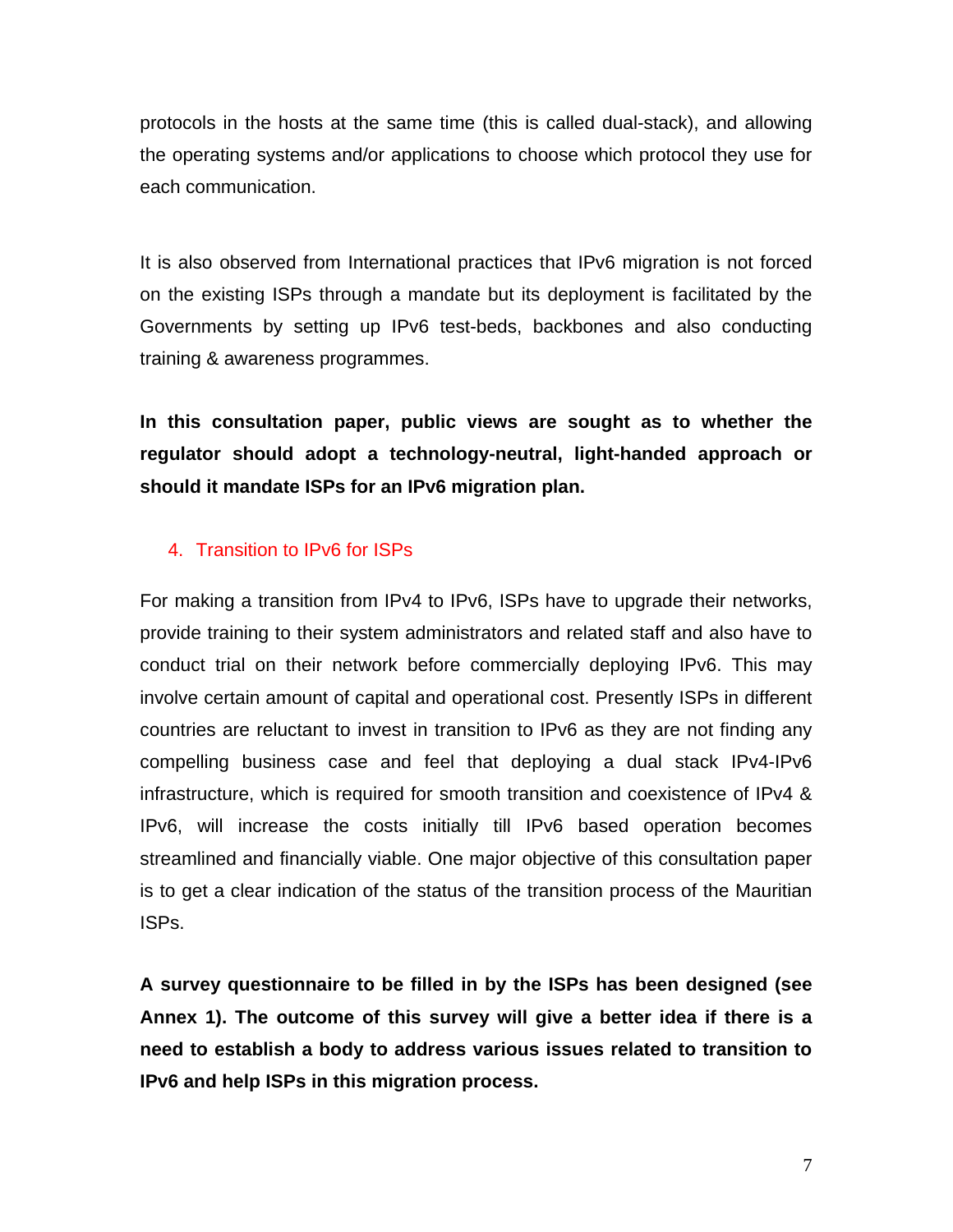#### 5. Allocation of permanent IP addresses for Broadband

With the anticipated increase in broadband penetration, the number of IP access devices and other customer premises terminals is likely to increase manifold. Such devices will also require some kind of identification like telephone number in telecom networks and allocating permanent IP address to such devices can provide a mean for such identification. IPv6 has been designed to provide a simple, high-performance solution for configuring terminals and a basic mechanism to enable "plug and play" type of environment, wherein a system auto configuration facility enables a user to access the network without need for any configuration. Allocation of permanent IP address is supposed to provide an easy solution to the need for mobility without interrupting running communication sessions while moving a terminal from one IP network to another IP network,. Therefore it needs to be deliberated if the choice of permanent IP address should be made available to the end users who can opt for the same in accordance with their applications needs. Also in case a user opts for a permanent IP address, he/she should have choice to change it like a telephone number.

From the ISP standpoint, the assignment of static or dynamic IP addresses to end users is an operational decision based on issues such as overhead incurred when assigning static addresses, customer requirements, and many technical concerns based on the network infrastructure and applications being used which will also need to be taken into account.

Consequently, a customer must also be informed about all such charges at the time of subscribing for an Internet connection with a permanent IP address and same should be allocated only in case it is opted for by the customer.

**In view of the above, public views are sought as to whether there is a need for the regulator to mandate allocation of a permanent IP address to a broadband subscriber or should this option to be left to the user.** 

8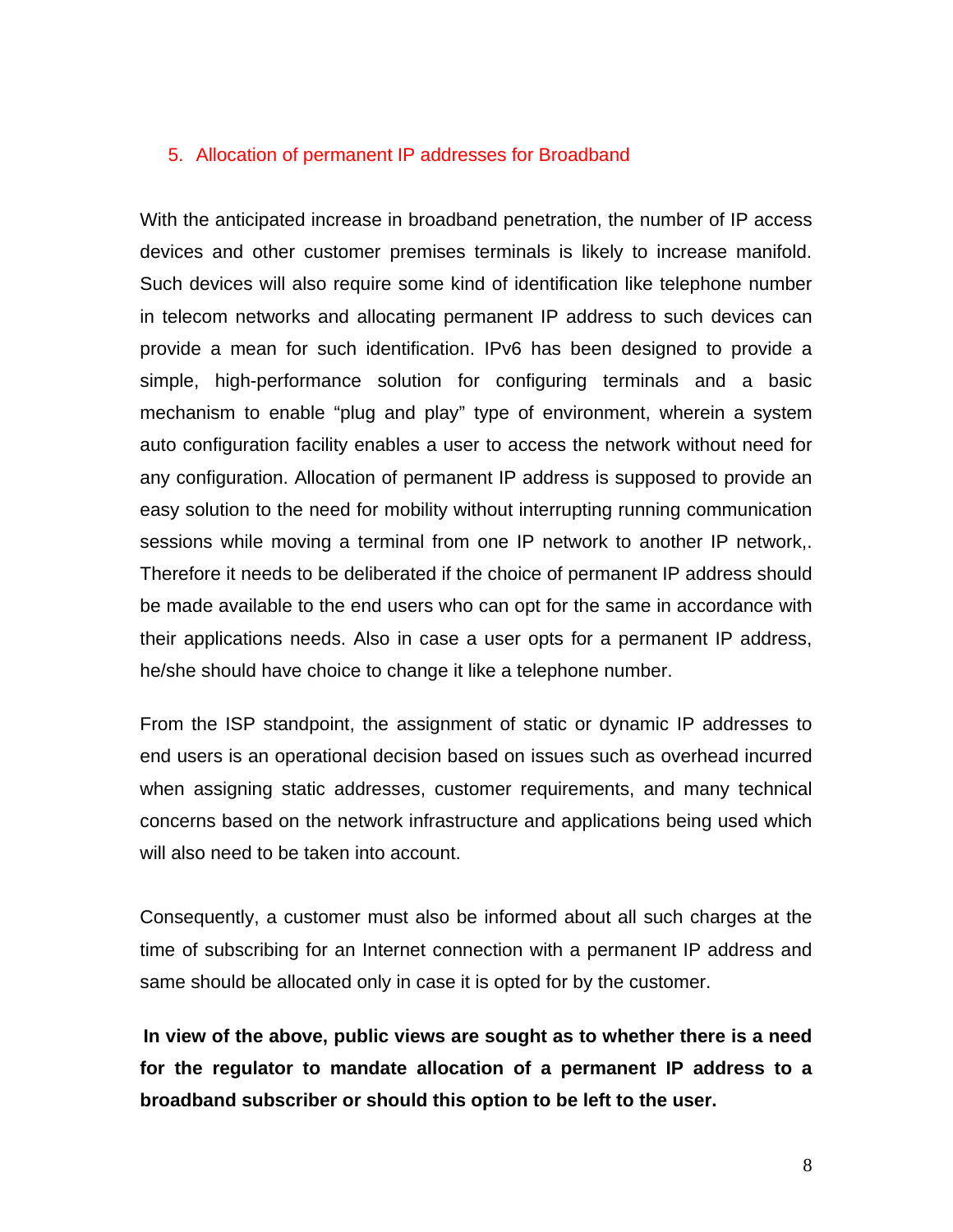#### 6. Function of the Authority with respect to numbering

Under section 18(1)(q) of the ICT Act 2001, as amended, one of the functions of the ICT Authority is to "determine the numbering system to be used for every information and communication services including telecommunication service, and manage, review, and, where appropriate, reorganise the numbering system."

In the furtherance of the above mandate, the Authority has so far looked into the management of the E.164 numbering system which caters for circuit-switched voice networks. Over the past years, our telecoms sector has experienced a gradual shift from the traditional circuit-switched technology to packet-switched technology and more specifically to IP technology. In Mauritius, IP is today the core network technology in the mobile and International Long Distance telephony sector and recently also in the local fixed telephony sector with the incumbent operator migrating its core network to Next Generation Networks.

With the introduction of the 3/3.5G and future LTE networks and services in the mobile sector, IP data services is gradually gaining momentum and widespread take-up. The growth of Voice over IP is also expected with the migration towards end-to-end IP networks. For VoIP specifically, IPV6 offers the potential for achieving the end-to-end interworking, reachability, security support and QoS that is currently unachievable and reason for which voice still relies on the traditional TDM networks. In the highly competitive market scenario, the deployment of IP-based services and applications are expected to increase in near future.

With the advent of convergence in media, telephony and communication technologies, there is a need to also look into the numbering system of "Internet Protocol" IP-based networks which underpins the converged communication systems as well as next generation network systems.

9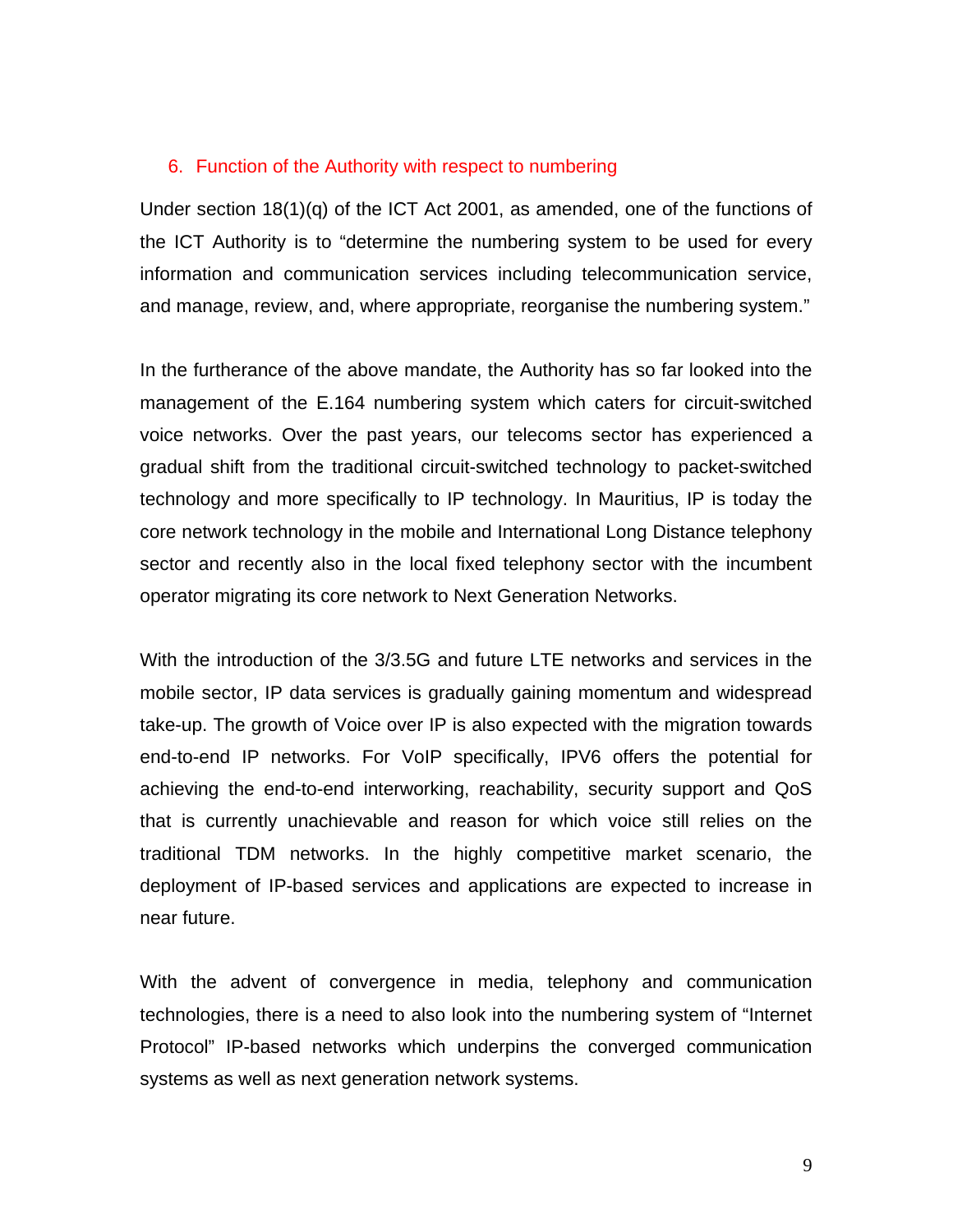In order to fulfill this extended mandate, there is a need, at the national level, to properly manage the pool of IP addresses and to undertake appropriate coordination work with existing organisations operating under the aegis of ICANN and which are responsible for the management of IP addresses at the international and regional levels. In the case of Mauritius, AFRINIC is the agency with which proper coordination need to be ensured.

**Public views are sought as to whether the regulator should extend its present mandate of managing the numbering system to IP addressing within the country and if so to propose the required coordination mechanisms with AFRINIC.** 

# 7. Creation of a national Internet Registry

In Mauritius, in order to procure IP addresses from AFRINIC, local ISPs either need to take membership of AFRINIC or approach upstream ISP. Each member of AFRINIC (Local Internet Registry) is required to pay annual membership fee in the range of USD 1,400 to 38,400 in addition to a one-time initial fee in the range of USD 1750 to 10,000.

A National Internet Registry (NIR) is a national resource allocation agency that provides IP registration and other supporting services to the service providers. A Mauritian National Internet Registry is likely to be the single point of contact and control over the usage of IP addresses. It is also likely to aid policy making by giving an overall perspective of Mauritian requirements, use and demand of IP addresses.

Such national registry would also help in streamlining the allocation of the IP address pool of Mauritius as per the demands and policies of the nation. It is also expected that such National Registry may help in the allocation of the IP addresses in a contiguous manner within the nation.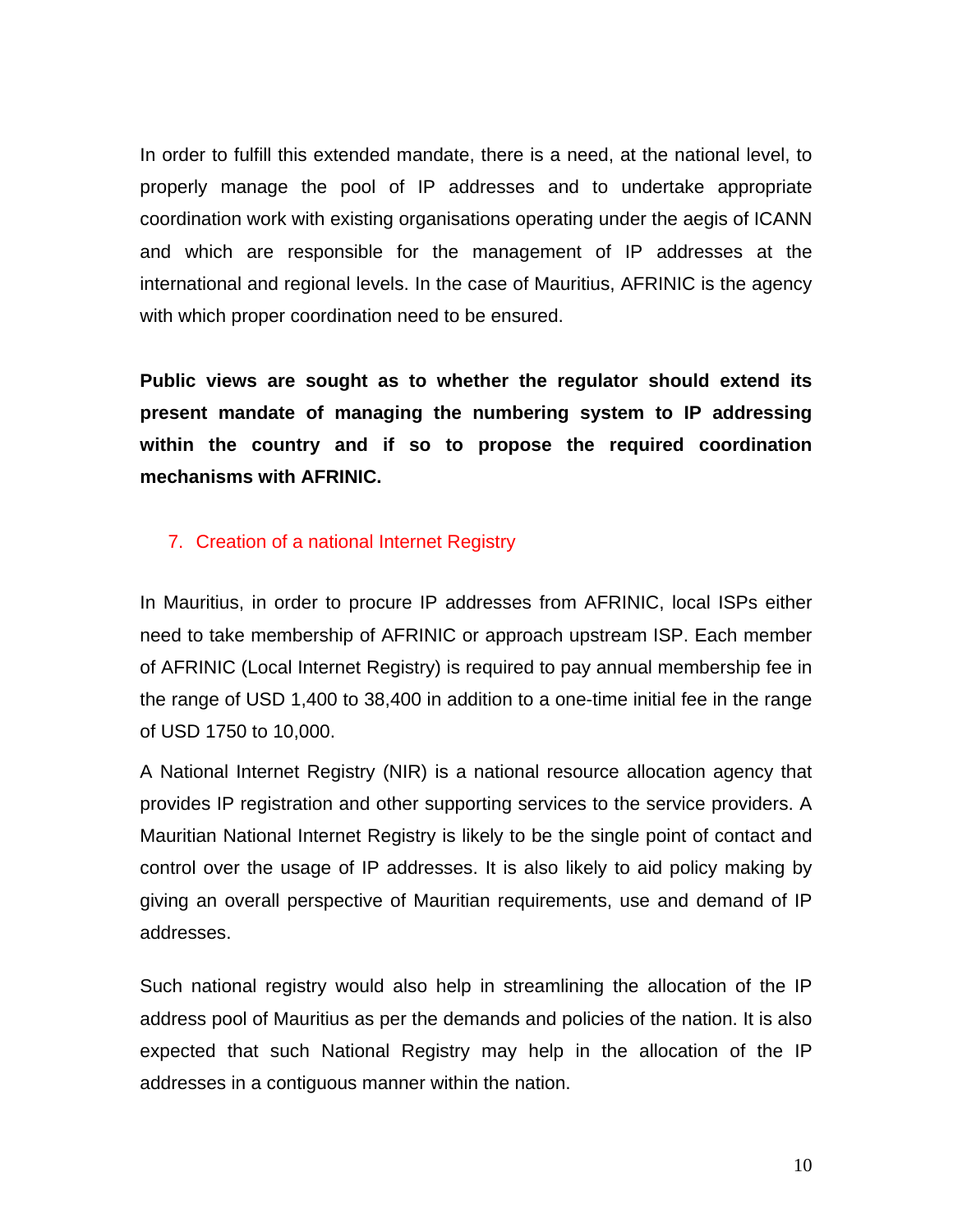Also, one of the biggest advantages of having the proposed registry will be of tremendous value for the law enforcement agencies in Mauritius. Whenever a cyber crime is committed, it is traced with the help of IP addresses. Today, in a number of cases, the law enforcement has numerous problems in getting access to the registration information of the IP addresses. However, when a national Internet registry is established in Mauritius, it would ensure that all the IP addresses will be allocated locally and that the registration information of the same will be instantaneously accessible to the law enforcement agencies. This is likely to have a positive impact on the investigation and detection of cyber crime.

**Another important outcome of this public consultation would be to get feedback from stakeholders on the need for the creation of the above mentioned agency and if so, the most effective way to move ahead on the establishment and constitution of the proposed Mauritian National Internet Registry.** 

### 8. "Whois" for domains and IP addresses

Another major issue that the setting up of a NIR can tackle is inaccurate, outdated or incomplete "Whois"<sup>[1](#page-11-0)</sup> for domains and IP addresses for Mauritius – IP addresses and domains are supposed to have complete and up-to-date records in the Whois database maintained by the domain registrars and RIRs. However, this is often not the case – this is something that RIRs and individual domain registrars are trying to correct, but the problem is widespread. ISPs often do not sub-allocate  $(SWIP)^2$  $(SWIP)^2$  IP blocks that they allocate to their customers. That is, they do not explicitly register smaller blocks at the RIR as assigned to a particular customer and instead have one large omnibus record for all their IP space.

<span id="page-11-0"></span> 1 *The Whois utility looks up records relating to domain and IP address ownership, administrative, technical and general contacts, in the publicly queryable and authoritative databases maintained by several Network Information Centers (NICs) and Regional Internet Registries (RIRs) such as APNIC for the asiapac region, LACNIC for Latin America and AFRINIC for Africa, and domain registrars such as Network Solutions and OpenSRS.*

<span id="page-11-1"></span><sup>2</sup> *SWIP (Shared WHOIS Project) is a process used by ISPs to submit customer IP reassignment Information to ARIN's WHOIS database. It ensures the effective and efficient maintenance of records for IP address space.*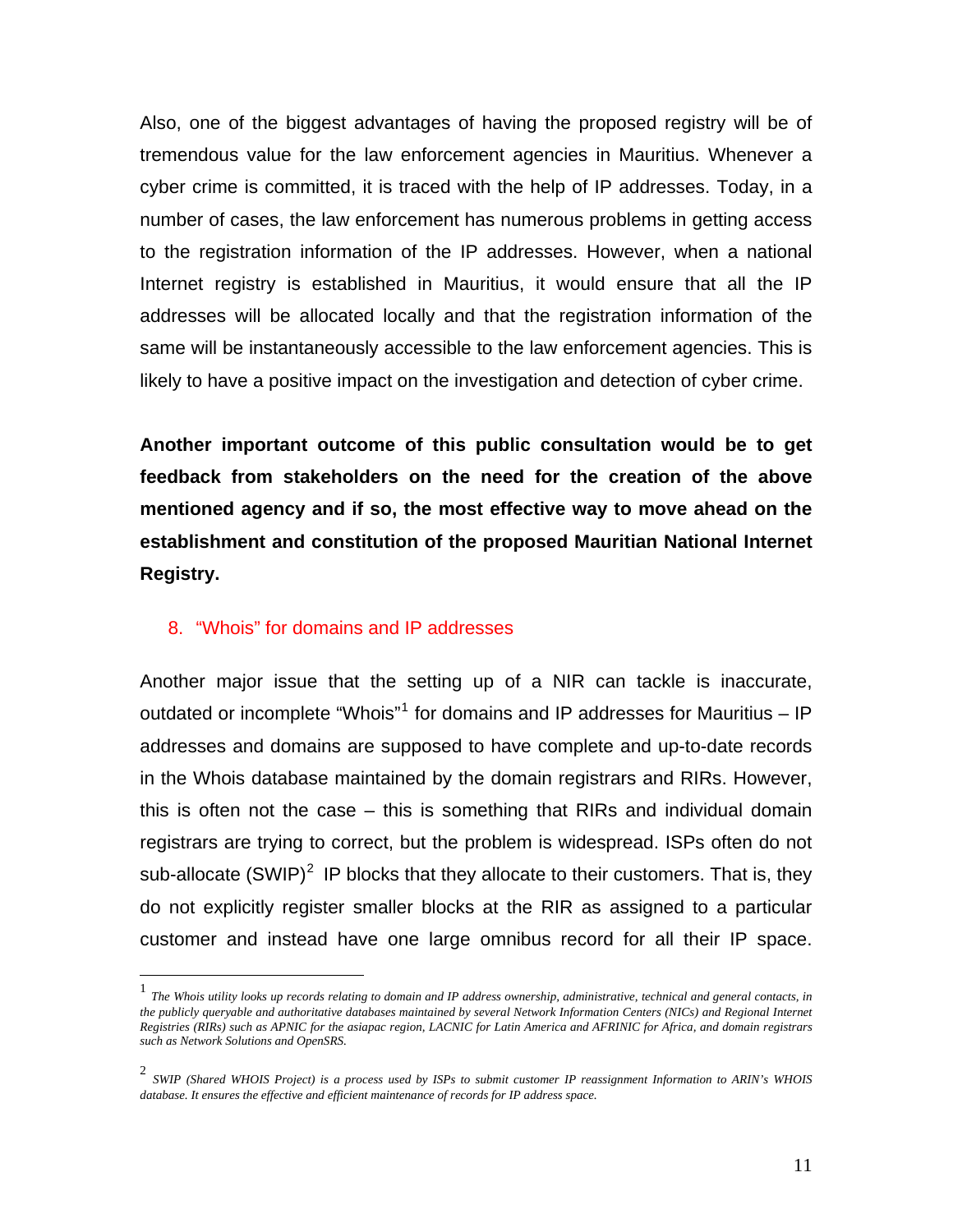Another alternative to sub-allocating IP blocks to customer ISPs is to maintain a publicly accessible Referral Whois "RWhois" database of IP assignments made to their customers. A simple analogy would be the management of a large complex of apartment buildings that does not let their tenants publish their addresses and phone numbers in the city telephone directory (comparable to an ISP sub-allocating IP Whois records for its customers in the RIR maintained Whois database). Nor do they maintain a central directory of their tenants (comparable to operating a RWhois server). So, any letters addressed to a tenant in this complex gets delivered only to the building management, which then has to contact the owner of the apartment and deliver the letter to him. Furthermore, when the tenant of an apartment is wanted by the police for an offence, they have to contact the building management and find out just where in the complex the man they want lives, rather than just looking up the directory and going straight to his apartment.

**Feedback from local ISPs and AFRINIC on the above situation in Mauritius will shed light on the way forward on this matter and also assess the extent to which the NIR can mitigate this problem.** 

#### 9. Consultation procedure

In this consultation paper the ICT Authority would like to invite views and comments from the public on the issues raised herein. In order to facilitate this consultation process, questions have been asked for the public's careful consideration. Notwithstanding this, members of the public are not confined to these questions and are encouraged to raise any issues pertinent to them.

Members of the public are welcome to submit their comments on this consultation paper to [IPv6consultation@imail.icta.mu](mailto:IPv6consultation@imail.icta.mu) at latest by 29 April 2011 at 16:00 hrs. The comments will be most useful if they are substantiated with rationale, examples and alternative proposals. Kindly also include full contact particulars such as full name, designation and organisation name (if relevant), postal address, e-mail address and contact numbers. The comments will then be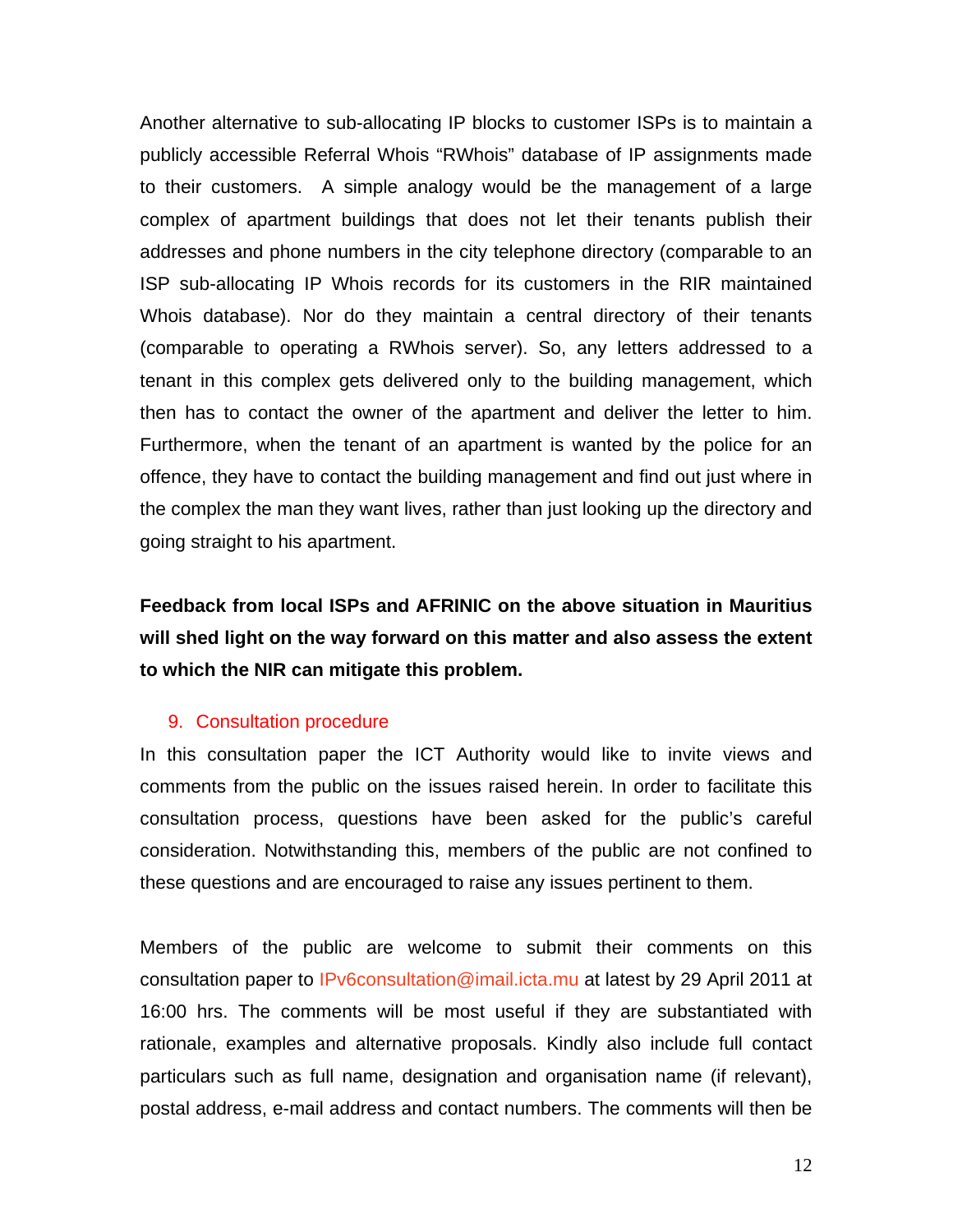compiled as well as the way forward on this issue will be posted on the ICT Authority's website, [www.icta.mu.](http://www.icta.mu/)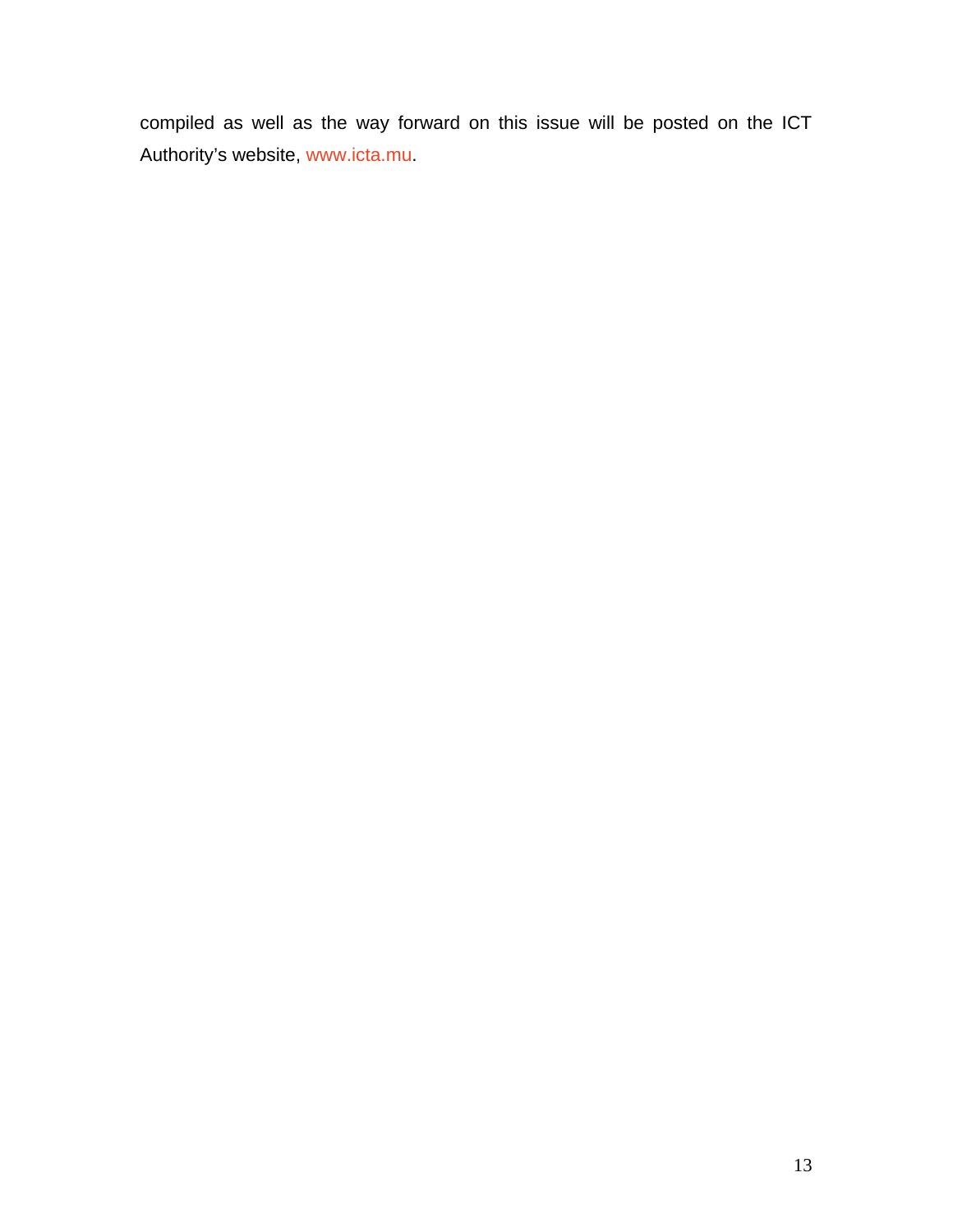### 10. Summary of questions being released for public consultation

- 1) Should the regulator play a regulatory role in the transition from IPv4 to IPv6 for the country or do you think the industry has the capability handle it on its own?
- 2) If yes, what are the regulatory steps and policy initiatives that you believe are required?
- 3) Which transition mechanism/strategy do you consider is best suited for migration from IPv4 to IPv6?
- 4) Do you consider that the allocation of permanent IP addresses to a broadband user is a must or not?
- 5) Do you believe that the present mandate of the regulator regarding numbering administration is by extension applicable to IPv6?
- 6) Do you find or have you ever encountered any problem with the existing system of IP address allocation in Mauritius?
- 7) If yes, is there a need to create a neutral entity to handle IP address allocation at the national level?
- 8) Are Mauritian ISPs presently involved in any experimentation programme with IPv6 in an effort to move towards commercial IPv6 based services?
- 9) Any other issue/ comments pertaining to transition to IPv6 in Mauritius that you may wish to flag out.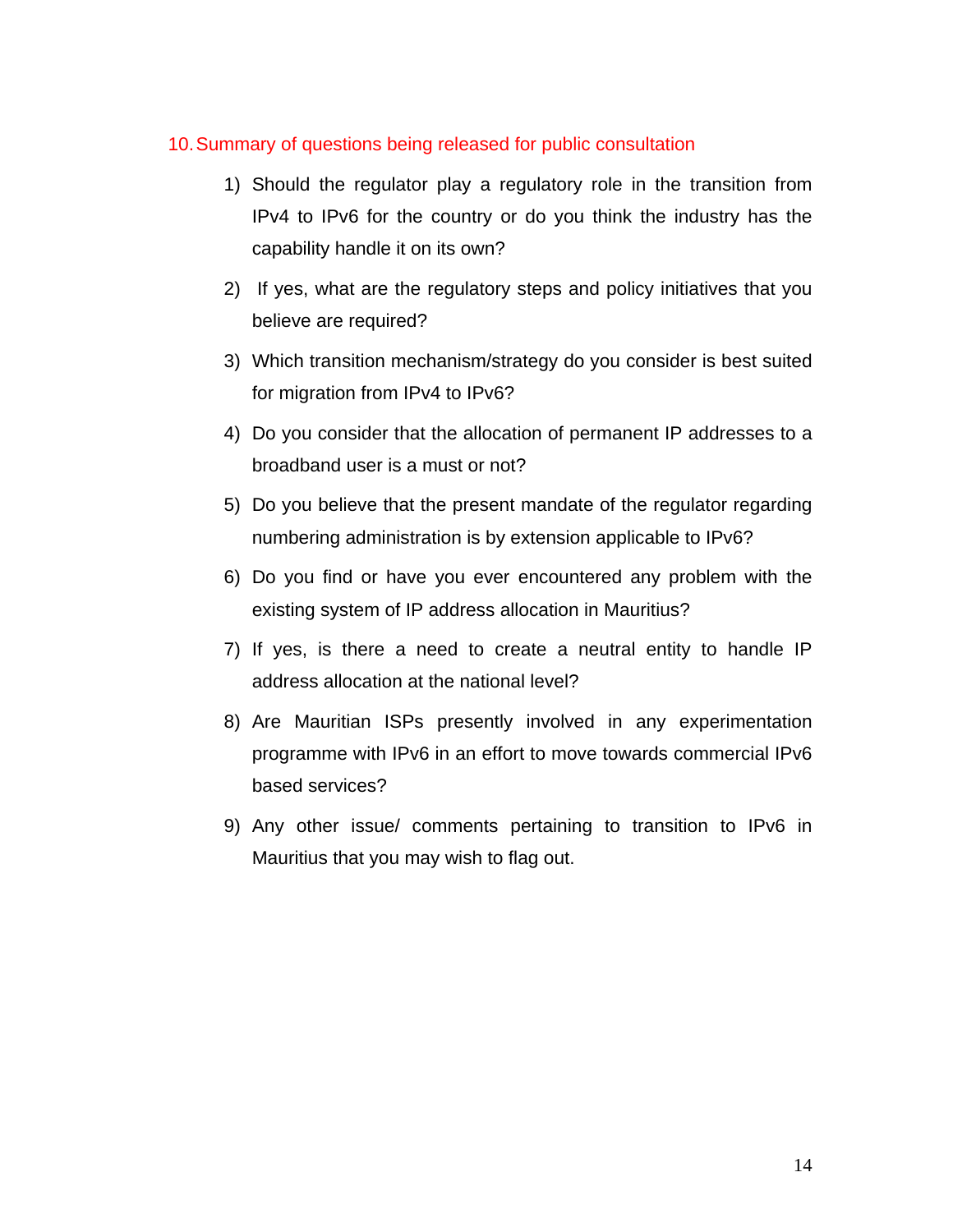#### **Annex 1**

### **Survey questionnaire to be filled in by Mauritian ISPs**

The purpose of this survey is to obtain a view of the IPv6 experience, plans, and requirements of Mauritian ISPs. This questionnaire is based on RFC 6036 - Emerging Service Provider Scenarios for IPv6 Deployment. Replies to this questionnaire will be kept strictly confidential and only combined results will be published without identifying information about individual ISPs in any published results.

### **I. General questions about IP service**

- 1. Do you offer origin-only (stub, end-user) IP service, transit IP service, or both?
- 2. Approximate number of private/small office customers (one IPv4 address)
- 3. Approximate number of corporate customers (block of IPv4addresses, not included in Q2)
- 4. Do you offer IP multicast service?
- 5. Do any of your customers require multihoming to multiple ISPs?
- 6. Access technologies used (ADSL,etc.)
- 7. Do your customers use CPE that you supply?
	- 7.1. What % of customers?
	- 7.2. Does the CPE that you provide support native IPv6?
- 8. When do you expect to run out of public IPv4 address space inside your own network?
	- 8.1. Do you run private [\(RFC1918\)](http://www.faqs.org/rfcs/rfc1918.html) addresses and NAT within your network (i.e., a second layer of NAT in the case of customers with their own NAT)?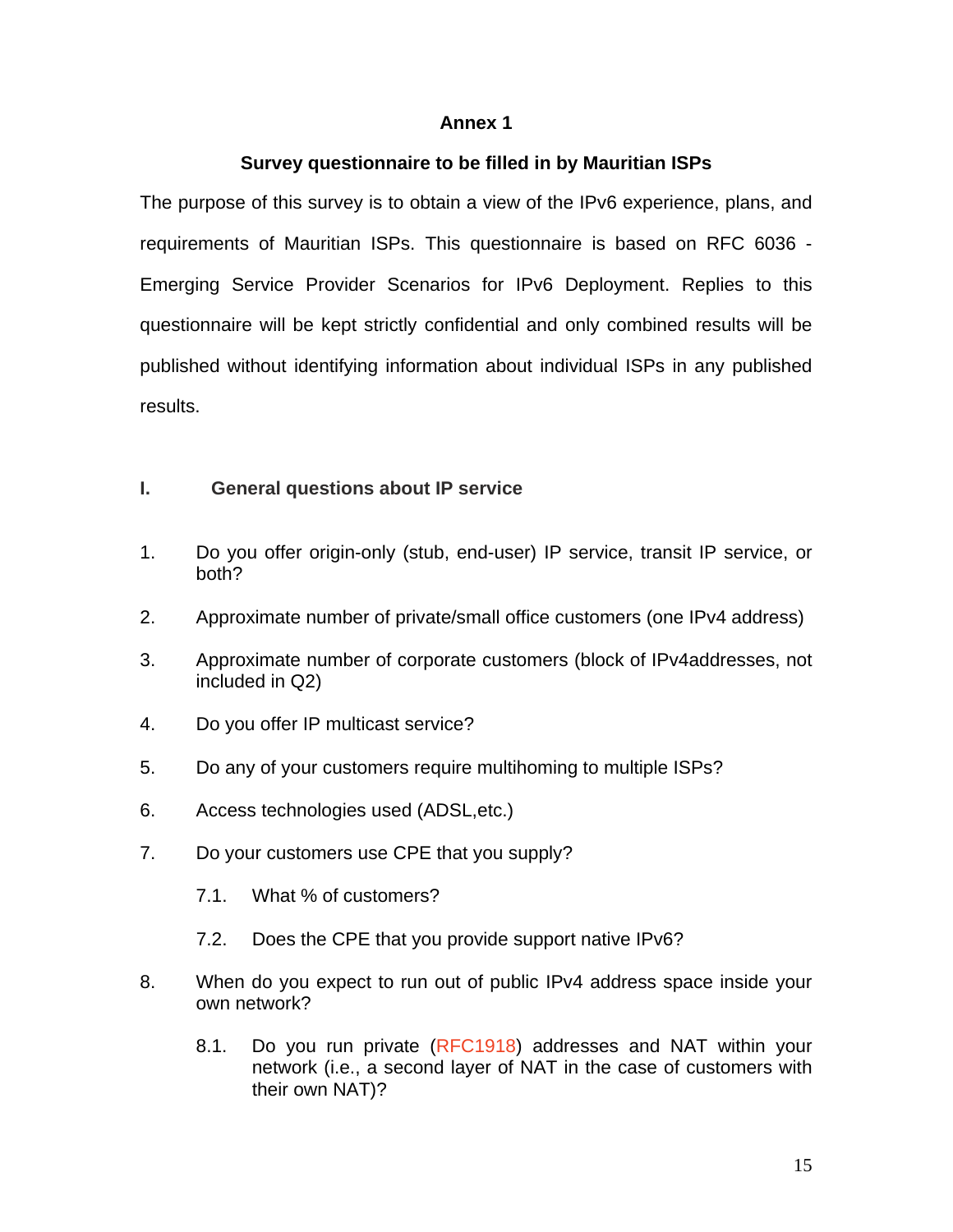- 8.2. What % of your IPv4 space is needed for your own use (not for customers)?
- 9. When do you expect to run out of public IPv4 address space for customers?
	- 9.1. Do you offer private [\(RFC1918](http://www.faqs.org/rfcs/rfc1918.html)) addresses to your customers?

#### **II. Questions about requirements for IPv6 service**

- 10. Are some big customers requesting IPv6?
- 11. When do you predict 10% and 50% of your customers to require IPv6 service?
- 12. When do you require IPv6 to be a standard service available to all customers?
- 13. When do you predict IPv6 traffic to reach 50% of total traffic?

### **III. Questions about status and plans for IPv6 service**

- 14. Do you currently offer IPv6 as a regular service?
	- 14.1. What % of your customers currently use IPv6?
	- 14.2. When do you plan to start IPv6 deployment?
	- 14.3. When do you plan to offer IPv6 as a special or beta-test service to customers?
	- 15. When do you plan to offer IPv6 as a regular service to all customers?

### **IV. Questions about IPv6 technologies**

- 16. Which basic IPv6 access method(s) apply:
	- 16.1. dual stack routing backbone?
	- 16.2. separate IPv4 and IPv6 backbones?
	- 16.3. 6to4 relay?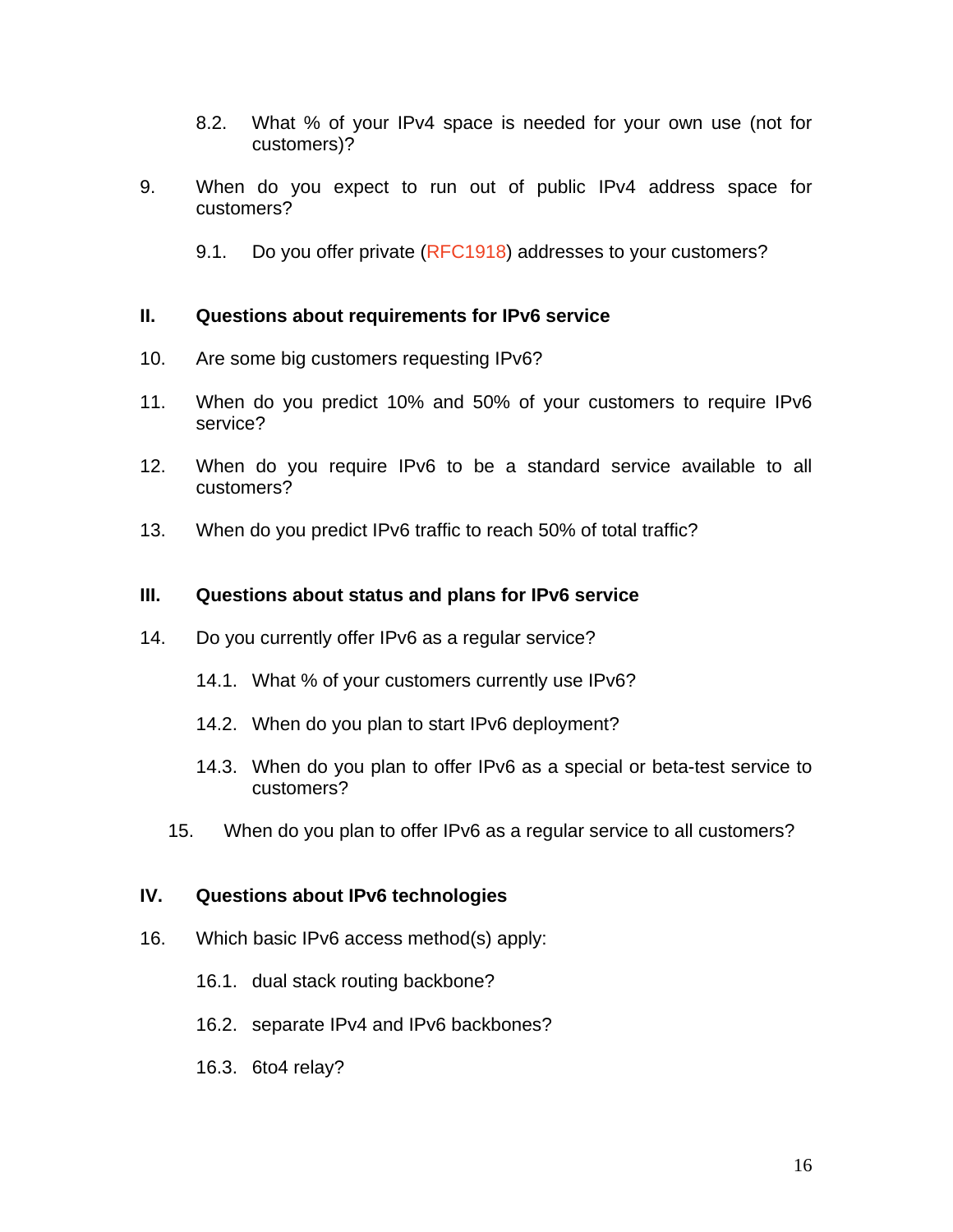- 16.4. Teredo server?
- 16.5. Tunnel broker? If so, which one?
- 16.6. Something else? Please briefly describe your method:
- 16.7. If possible, please briefly explain the main reasons issues behind your choice.
- 17. Which types of equipment in your network are unable to support IPv6?
	- 17.1. Can they be field-upgraded to support IPv6?
	- 17.2. Is any equipment 100% dedicated to IPv6?
- 18. Is IPv6 an opportunity to restructure your whole topology?
- 19. Do you include support for DNS AAAA queries over IPv6?
- 20. Do you include support for reverse DNS for IPv6 addresses?
- 21. What length(s) of IPv6 prefix do you have or need from the registry?
- 22. What length(s) of IPv6 prefix are offered to customers?

22.1. Do any customers share their IPv6 prefix among multiple hosts?

- 23. Do any of your customers prefer to use PI IPv6 prefixes instead of a prefix from you?
- 24. How are IPv6 prefixes delegated to CPEs? (Manual, PPPoE, RADIUS, DHCPv6, stateless autoconfiguration/RA, etc...)
- 25. Are your SMTP, POP3 and IMAP services dual-stack?
- 26. Are your HTTP services, including caching and webmail, dual-stack?
- 27. Are any other services dual-stack?
- 28. Is each of the following dual-stack?
	- 28.1. Firewalls
	- 28.2. Intrusion detection
	- 28.3. Address management software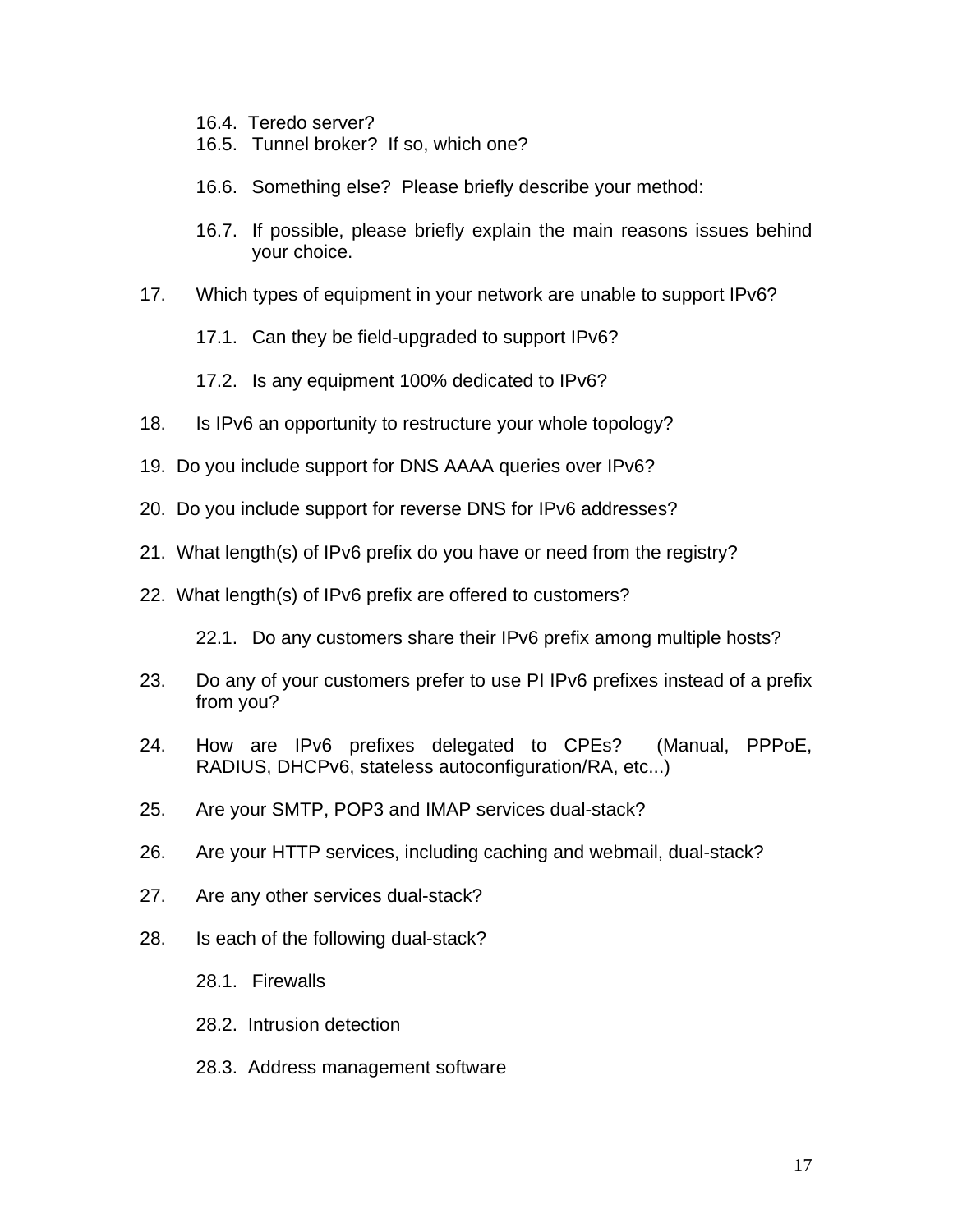- 28.4. Accounting software
- 28.5. Monitoring software
- 28.6. Network management tools
- 29. Do you or will you have IPv6-only customers?
- 30. Do you have customers who have explicitly refused to consider IPv6?
- 31. How many years do you expect customers to run any IPv4-only applications?
- 32. Is IPv6-IPv4 interworking at the IP layer needed?
- 33. Do you include a NAT-PT IPv6/IPv4 translator?
	- 33.1. If yes, does that include DNS translation?
	- 33.2. If not, do you plan to operate an IPv6/IPv4 translator?
	- 33.3. If not, how do you plan to connect IPv6-only customers to IPv4-only services?
	- 33.4. If you offer IP multicast, will that need to be translated too?
- 34. Any plans for Mobile IPv6 (or Nemo mobile networks)?
- 35. What features and tools are missing today for IPv6 deployment and operations?
- 36. Any other comments about your IPv6 experience or plans? What went well, what was difficult, etc.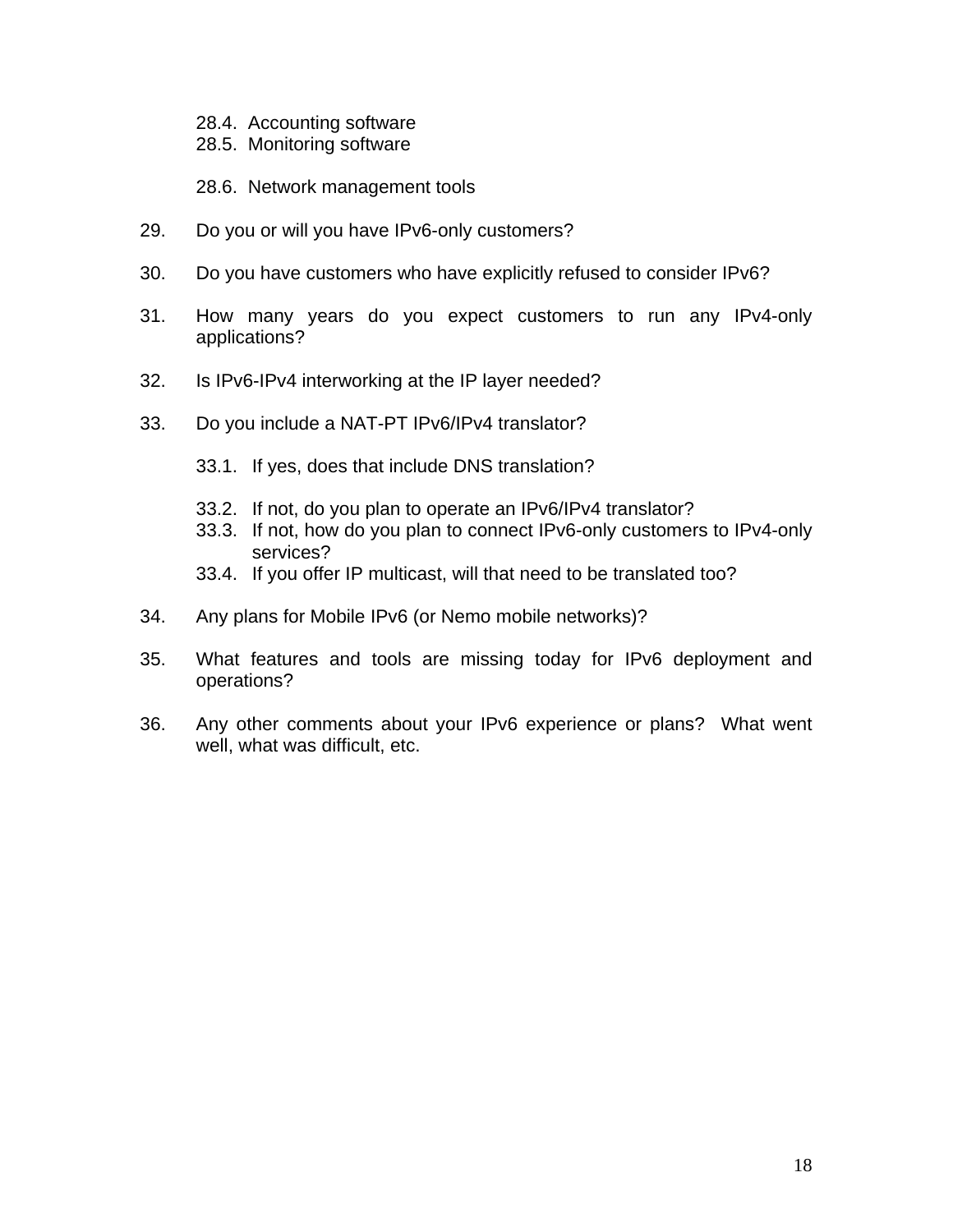# **List of Abbreviations**

- *ADSL Asymmetric Digital Subscriber Line*
- *CIDR Classless Inter-Domain Routing*
- *CPE Customer-premises equipment*
- *DHCPv6 Dynamic Host Configuration Protocol for IPv6*
- *DNS Domain Name System*
- *HTTP Hypertext Transfer Protocol*
- *IANA Internet Assigned Numbers Authority*
- *ICANN Internet Corporation for Assigned Names and Numbers*
- *IETF Internet Engineering Task Force*
- *IMAP Internet message application protocol*
- *IP Internet Protocol*
- *IPng IP next generation*
- *ISP Internet service providers*
- *LIR Local Internet Registry*
- *NAT- Network Address Translation*
- *NAT-PT Network Address Translation/Protocol Translation*
- *Nemo Network Mobility*
- *NIR National Internet Registry*
- *PDA Personal digital assistant*
- *PI Provider Independent*
- *POP Post Office Protocol*
- *PPPoE Point-to-Point Protocol over Ethernet*
- *QoS Quality of Service*
- *RADIUS Remote Authentication Dial In User Service*
- *RIRs Regional Internet Registries*
- *SMTP Simple Mail Transfer Protocol*
- *SWIP Shared Whois Project*
- *TDM Time-division multiplexing*
- *VoIP Voice over Internet Protocol*